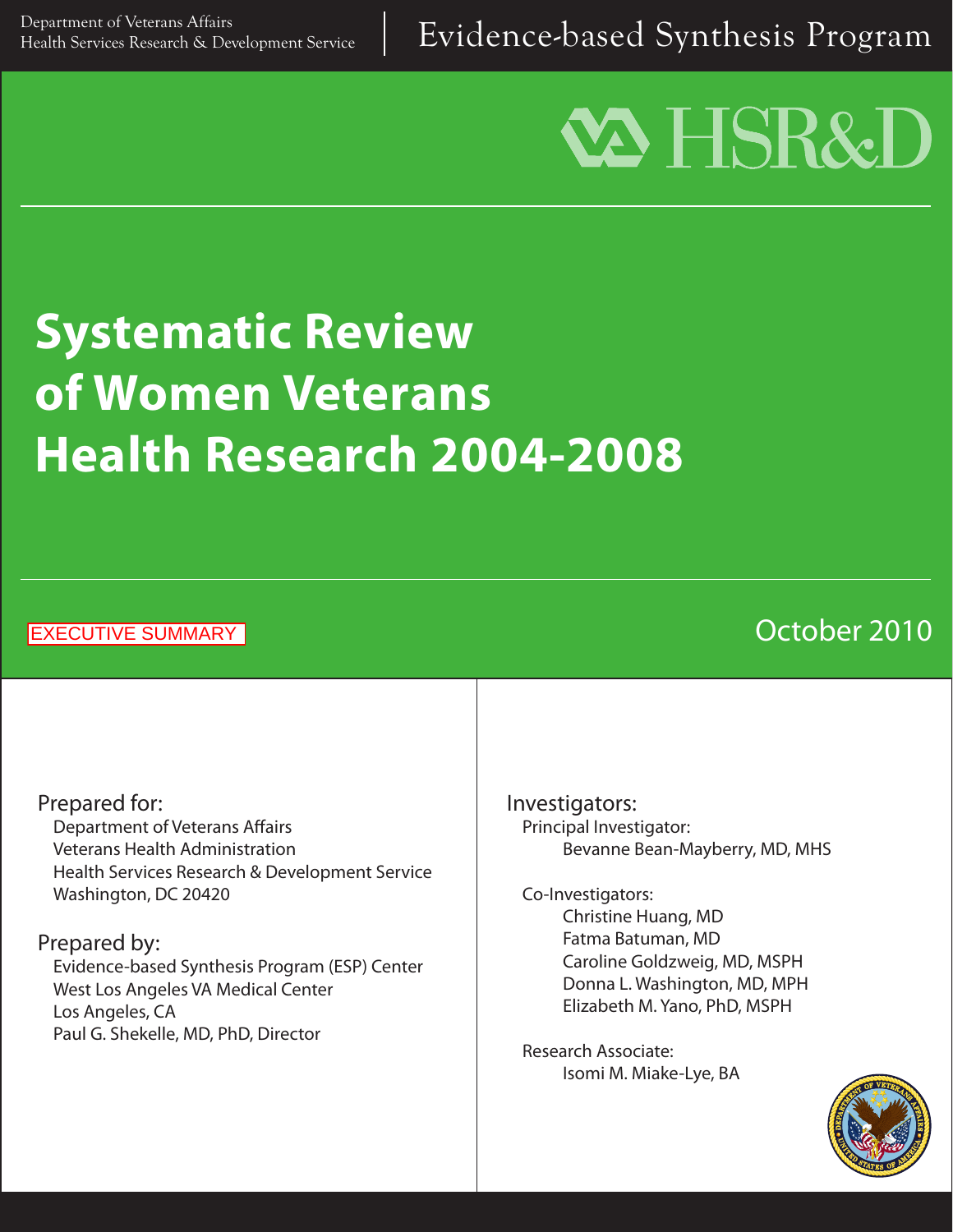# **PREFACE**

HSR&D's Evidence-based Synthesis Program (ESP) was established to provide timely and accurate syntheses of targeted healthcare topics of particular importance to VA managers and policymakers, as they work to improve the health and healthcare of Veterans. The ESP disseminates these reports throughout VA.

HSR&D provides funding for four ESP Centers and each Center has an active VA affiliation. The ESP Centers generate evidence syntheses on important clinical practice topics, and these reports help:

- develop clinical policies informed by evidence,
- the implementation of effective services to improve patient outcomes and to support VA clinical practice guidelines and performance measures, and
- set the direction for future research to address gaps in clinical knowledge.

In 2009, an ESP Coordinating Center was created to expand the capacity of HSR&D Central Office and the four ESP sites by developing and maintaining program processes. In addition, the Center established a Steering Committee comprised of HSR&D field-based investigators, VA Patient Care Services, Office of Quality and Performance, and VISN Clinical Management Officers. The Steering Committee provides program oversight and guides strategic planning, coordinates dissemination activities, and develops collaborations with VA leadership to identify new ESP topics of importance to Veterans and the VA healthcare system.

Comments on this evidence report are welcome and can be sent to Nicole Floyd, ESP Coordinating Center Program Manager, at nicole.floyd $\omega$ va.gov.

#### **Recommended citation:**

Bean-Mayberry B, Batuman F, Huang C, Goldzweig CL, Washington DL, Yano EM, Miake-Lye I, Shekelle PG. Systematic Review of Women Veterans Health Research 2004-2008. VA-ESP Project #05-226; 2010

This report is based on research conducted by the Evidence-based Synthesis Program (ESP) Center located at the West Los Angeles VA Medical Center, Los Angeles, CA funded by the Department of Veterans Affairs, Veterans Health Administration, Office of Research and Development, Health Services Research and Development. The findings and conclusions in this document are those of the author(s) who are responsible for its contents; the findings and conclusions do not necessarily represent the views of the Department of Veterans Affairs or the United States government. Therefore, no statement in this article should be construed as an official position of the Department of Veterans Affairs. No investigators have any affiliations or financial involvement (e.g., employment, consultancies, honoraria, stock ownership or options, expert testimony, grants or patents received or pending, or royalties) that conflict with material presented in the report.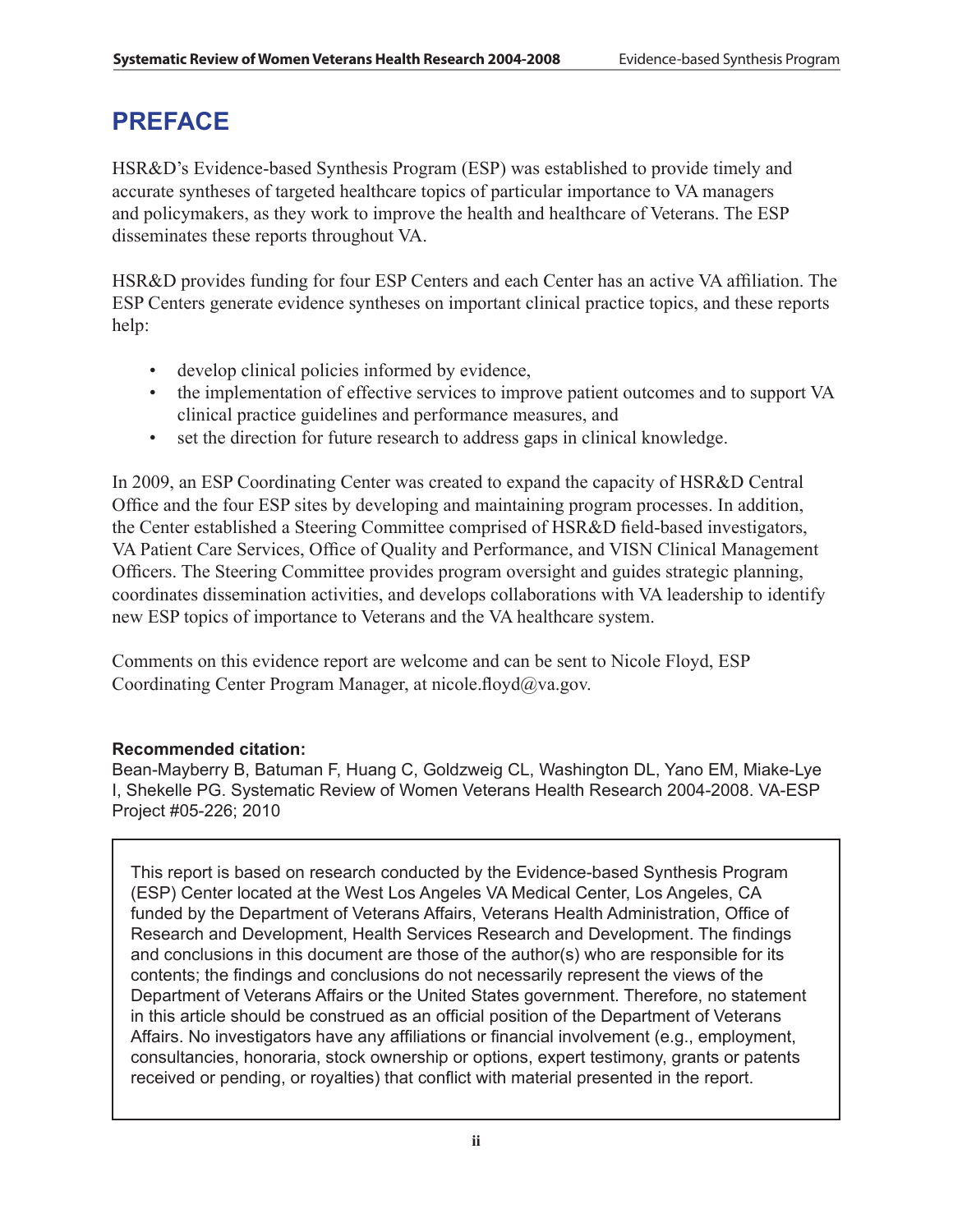# **EXECUTIVE SUMMARY**

## **Background**

The body of literature dedicated to women veterans' health and health care issues has grown significantly since the publication of one previous systematic review focused on women veterans<sup>1</sup>. To address the growing demand and potential needs of women veterans in the Department of Veterans Affairs (VA) Healthcare System, this project sought to assess the state of women veterans' health research and stratify the literature into domains relevant for VA research and policy.

Because of the broad survey nature of this synthesis, no key questions were developed.

### **METHODS**

We conducted a systematic review of the scientific literature on women veterans' health and health care published from 2004 to 2008. Articles were identified by searching multiple scientific databases, and supplemented through direct contact with Department of Defense, VA and other experts in the field. Article titles were screened by the whole synthesis team, and those articles deemed potentially relevant to the review were each independently evaluated by two of three reviewers (BB, CH, FB) using a standard screening form. Disagreements in assessment were resolved by consensus with input from at least one senior member of the research team. Articles were considered for inclusion if the study related to U.S. veterans or military personnel and met at least one of the following three criteria: (a) included women veterans, compared men and women, or analyzed women separately; (b) involved active duty military women and a health condition or functional status that requires medical attention; or (c) were relevant to women veterans' health in VA or how VA care is delivered to women. We excluded articles that were non-systematic reviews, editorials, commentaries or of unclear study design. Because of the heterogeneity of the studies, no formal meta-analysis could be performed. Articles were classified according to subject category and narratively summarized in evidence tables.

### **RESULTS**

We retrieved 675 articles, of which 380 were unique and passed a title screen for relevance. Of these, 185 articles were rejected because the inclusion criteria were not met: 48 did not relate to U.S. veterans or military personnel; 106 failed to meet at least one of the other three inclusion criteria; 31 articles were excluded because the study design was not appropriate (non-systematic reviews, editorials, commentaries, and unclear designs). The remaining 195 articles were categorized by study design, funding source, period of military service (if specified) of study subjects, research topic area, and health conditions addressed.

Nearly 60 percent of studies were supported by VA funds. We identified 85 articles focused on psychiatry and mental health issues, across the broad categories of PTSD, general mental health, trauma (including military sexual trauma) and other conditions. The next largest set of articles focused on quality of care (54); access and utilization (48); post-deployment health issues, especially related to OEF/OIF veterans (33); and organizational research (7). Categories were not mutually exclusive.